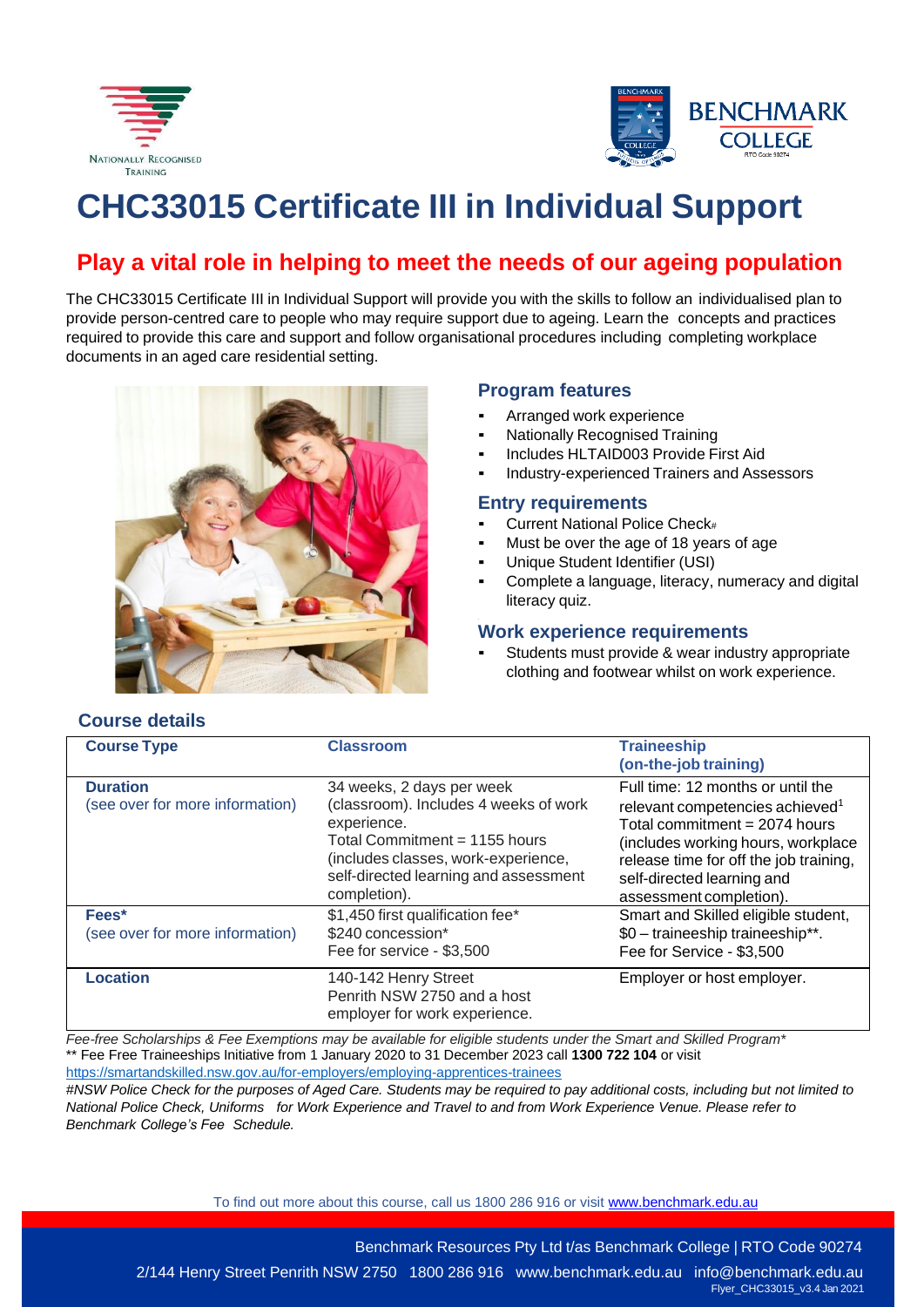# **Pre-enrolment information**

Benchmark College has policies, procedures and information to help create a working and learning environment that is safe and healthy, culturally diverse, friendly and non-discriminatory. We encourage students to visit the student section of our website [https://www.benchmark.edu.au](https://www.benchmark.edu.au/) to view all relevant policies and procedures.

# **The course**

The CHC30115 Certificate lll in Individual Support qualification provides students with the skills, knowledge and qualification required to work in a regulated aged care residence. The qualification has 13 units of competency – 7 core and 6 electives.

Each unit covers the skills and knowledge required to work in the industry. Students will learn how to:

- Safely provide direct client care and personal support in their homes or residential care
- Understand the theory of person-centred support, strengths-based approach
- Develop rewarding and positive relationships with clients, carers and their families
- Understand the legislative and regulatory frameworks that govern the industry and ensure you work legally and ethically
- Perform the principles of First Aid *HLTAID003 Provide first aid* requires a physical capability of performing uninterrupted CPR for at least 2 minutes on an adult/child resuscitation manikin placed on the floor.

All learning and assessment resources are provided by Benchmark College. To complete the self-directed learning and assessment component, access to the internet and a computer is also required.

# **Course content**

| <b>Core Units</b>        |                                                      |
|--------------------------|------------------------------------------------------|
| CHCCCS015                | Provide individualised support                       |
| CHCCCS023                | Support independence and well being                  |
| CHCCOM005                | Communicate and work in health or community services |
| CHCDIV001                | Work with diverse people                             |
| CHCLEG001                | Work legally and ethically                           |
| HLTAAP001                | Recognise healthy body systems                       |
| HLTWHS002                | Follow safe work practices for client direct care    |
| <b>Elective Units</b>    |                                                      |
| CHCAGE001                | Facilitate the empowerment of older people           |
| CHCAGE005                | Provide support to people living with dementia       |
| $\bigcap_{n=1}^{\infty}$ | .                                                    |

| CHCAGE005 | Provide support to people living with dementia    |
|-----------|---------------------------------------------------|
| CHCCCS011 | Meet personal support needs                       |
| CHCPAL001 | Deliver care services using a palliative approach |
| CHCCCS025 | Support relationships with carers and families    |
| HLTAID003 | Provide First Aid                                 |

#### **Government funding\***

This training is subsidised by the NSW Government. Benchmark Resources P/L trading as Benchmark College is an approved Smart and Skilled Training provider. To be eligible to receive funding, the following eligibility criteria must be met:

- be an Australian citizen, an Australian permanent resident, a humanitarian visa holder or a New Zealand citizen and;
- be aged 15 years or older and;
- have left school and;
- live or work in New South Wales

**\* Further eligibility criteria may apply**. For more information on NSW Government funding (including concessions and fee-free scholarships), and to check eligibility, please visit [https://smartandskilled.nsw.gov.au](https://smartandskilled.nsw.gov.au/) or call **1300 722 104**.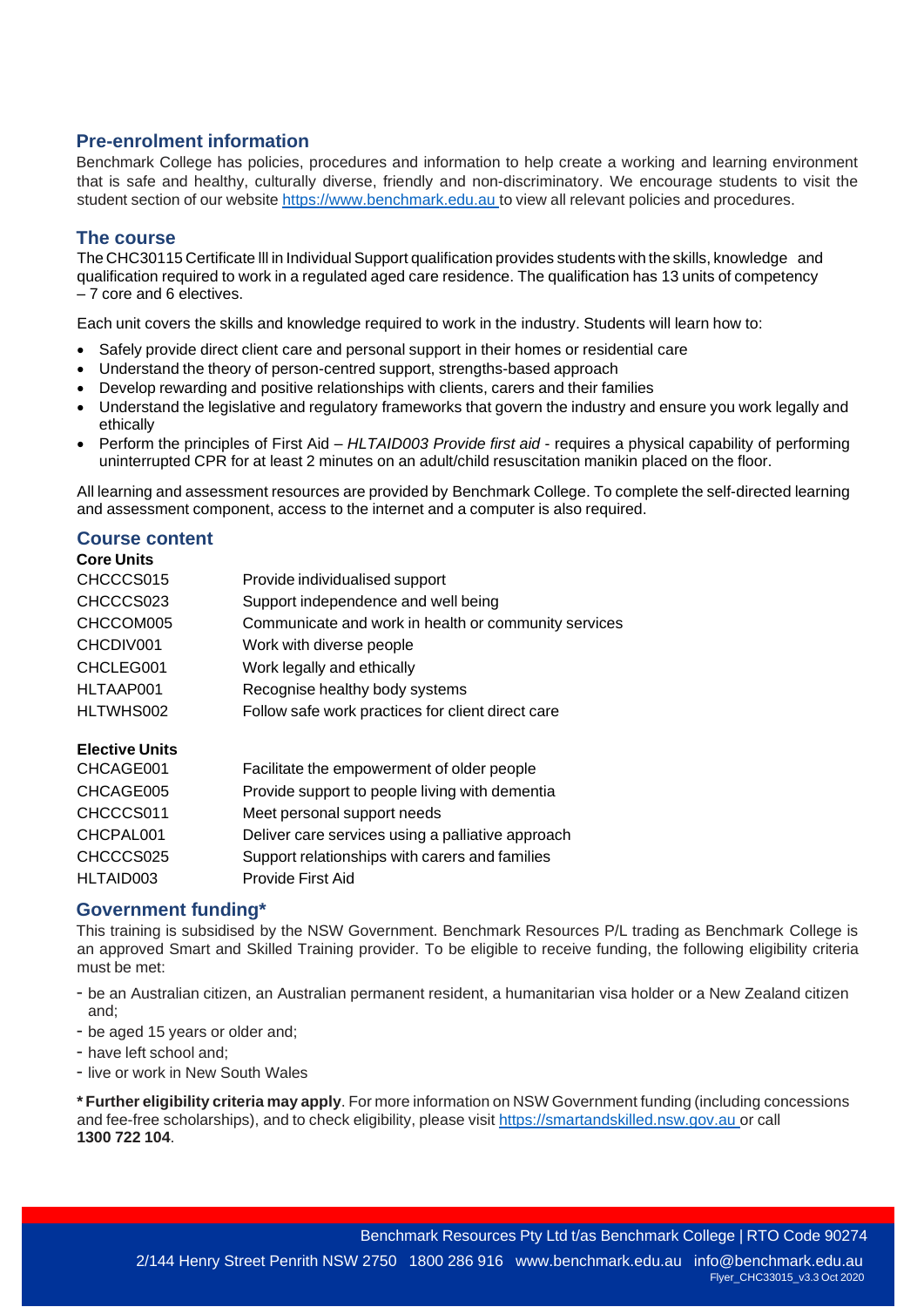# **How the course works**

#### **Workplace-based**

Students enrolling in this program must be working full-time or part-time in a regulated aged care facility. For those in a full-time traineeship, a minimum of 30 hours or more per week (averaged over a 4-week period) is required to be worked. A trainer and assessor visits the student in the workplace over the course of their traineeship. In addition to the face-to-face learning support, students' progress and learning support needs will be monitored via telephone/email contact in between workplace visits.

Practical and work-related activities designed to allow each student the opportunity to apply their learning in a real work environment are undertaken. These activities will vary, e.g. research an organisational policy and procedure, watch a colleague complete a particular task or gain experience in undertaking a particular activity. This is recorded by students and supervisors in the Daily Learning Journal. Students/trainees complete work-based activities for units relevant to this qualification. The trainer/assessor checks the Daily Learning Journal at the end of each cluster with the workplace supervisor and student and signs off to verify the on-the-job training.

Students also attend group training for first aid. Workplace based students undertake classroom training for this unit.

#### **Classroom**

Students enrolling in this program are required to attend class 2 days per week from 9:00am – 4:00pm. The remaining 3 days are dedicated to self-directed learning and assessments.

During this program, students will receive instructor led training and includes a range of interactive activities designed to build student's knowledge and develop skills identified in each unit. Students will also get the opportunity to practice and apply their learning by completing role plays and scenarios, such as calming a client and moving a client, in a safe and simulated work environment.

#### **Work Experience**

In addition to classes, students are also required to attend 4 weeks of work experience with a host employer to meet the requirements of the Training package.

Work Experience provides students with an opportunity to:

- Practice newly learnt skills and apply theory learnt in the classroom in the workplace.
- Build the skills that are required of the training package.
- Increase confidence and show individuals they are ready for work.

Work experienced is organised in 2 different blocks. Each block contains 10-days of work experience – Monday to Friday – 38 hours per week a total of 152 hours. Start and finish times may vary depending on the aged care facility.

Benchmark College will organise work experience for classroom-based students and will provide voluntary workers insurance and support in the workplace. Students will be visited by a Trainer and Assessor during their work experience. Students on work experience to be given a range of activities to guide their learning and practice the skills required to become work ready.

Students must provide and wear industry appropriate clothing whilst on work experience, e.g. black polo shirt, black or navy long pants and black enclosed shoes with a non-slip sole. Travel to and from the host employer is the student's responsibility.

#### **Self-directed learning and assessment activities – All students**

Self-directed learning activities may vary from reading a textbook to online research. Workplace-based/ traineeship students can expect to dedicate approximately 7 hours per week or approximately 14 hours per week for classroom students.

To ensure that students are safe and work ready, they will need to complete a range of assessments that include written questions, analysing case studies, role plays, provide and completing workplace tasks. Trainers and Assessors will also observe students perform a range of skills in the classroom and in the workplace, and on work experience for classroom-based students.